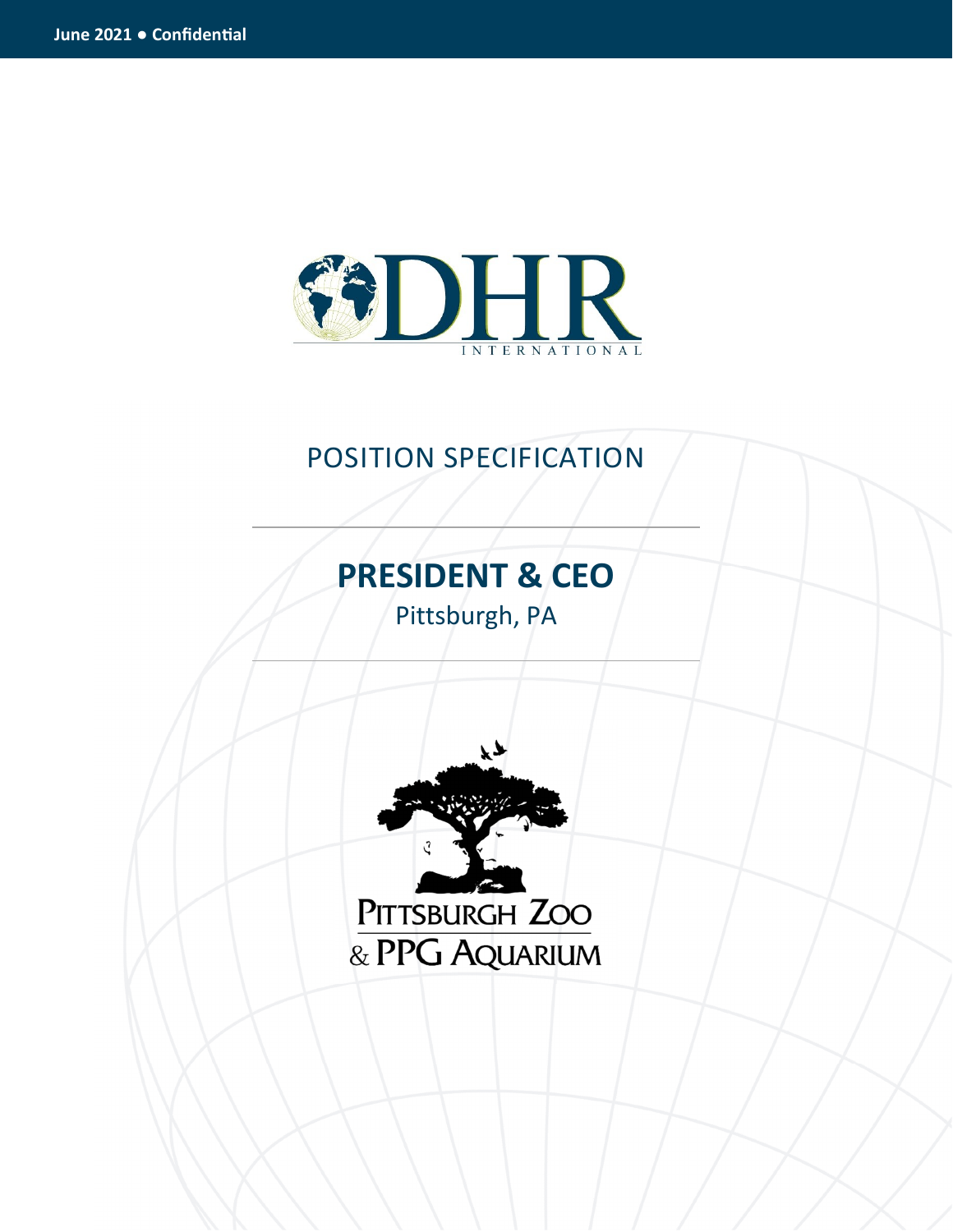## **PRESIDENT & CEO**

**REPORTING TO:** Board of Directors

**LOCATION:** Pittsburgh, PA

## **COMPANY DESCRIPTION**

### **PITTSBURGH ZOO & PPG AQUARIUM**

https://www.pittsburghzoo.org/

#### **Mission Statement**

The Pittsburgh Zoo & PPG Aquarium will be a leader and a significant contributor to the conservation of endangered and threatened species; we will provide an enjoyable family experience which fosters understanding, respect, and appreciation of wildlife; we will be recognized for the excellence of our collection, programs, and exhibitry; we will be acknowledged as a culturally significant facility; we will offer a variety of unique educational programs with a strong emphasis on conservation; we will conduct scientific research which supports and enhances the quality of animal and plant life, visitor experiences, education, and conservation; at the Pittsburgh Zoo & PPG Aquarium and worldwide.

#### **Overview**

The Pittsburgh Zoo & PPG Aquarium (the "Zoo"), situated on 77 acres in the Highland Park neighborhood, is home to more than 8,000 animals representing over 400 species, as well as over 1,000 species of plants. The Zoo is one of just a handful in the United States with a substantial, stand-alone aquarium.

The Zoo was founded over 120 years ago. In January of 1994, the Zoo was privatized and is currently owned and operated by the Zoological Society of Pittsburgh, a 501(c)(3) organization.

The Zoo typically has an annual operating budget of approximately \$20 million, maintains a staff of approximately 120 and enjoys an average annual attendance of approximately 900,000 visitors. In addition to generous support from the Allegheny Regional Asset District (ARAD) and ongoing support from the major foundations in Pittsburgh, the Zoo generates earned income from admissions, gift shop and restaurant sales, and event rentals, and receives generous support from members and individual donors.

Over the past decade, the Zoo has supported over 245 conservation projects in over 60 countries. The program particularly encourages field studies and cross-disciplinary approaches to conservation. The Zoo participates in animal rescue programs and operates a veterinary hospital, facilities to permit quarantining of animals new to the collection, and laboratories and imaging equipment. In addition, the Zoo owns and operates the 1,000-acre International Conservation Center (ICC), a conservation, research, education, breeding, and training facilities, established and dedicated to specializing in the care and breeding of African elephants. The ICC is located approximately 2 hours from the Zoo.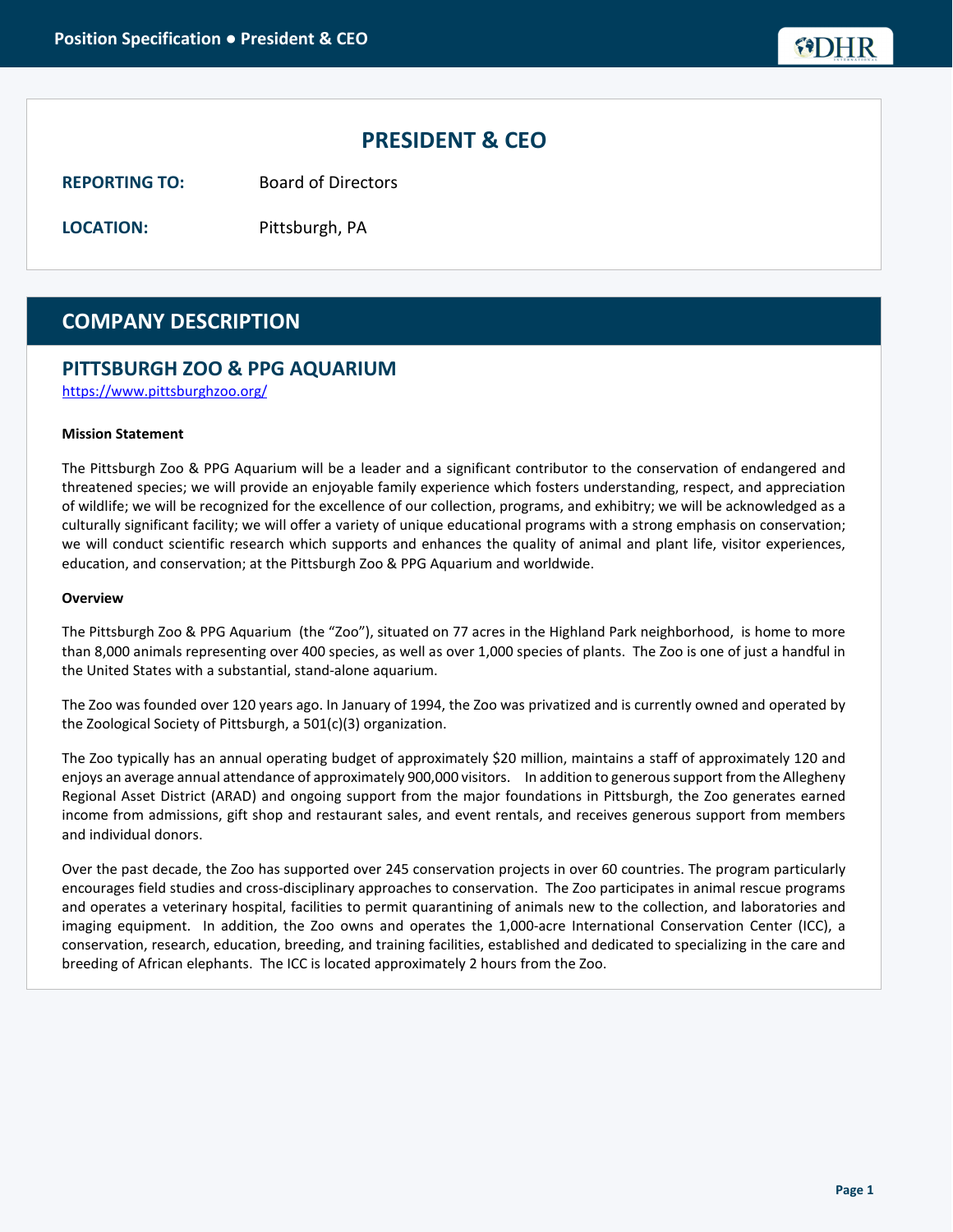## **SCOPE AND RESPONSIBILITIES**

The President and CEO reports to the Board of Trustees and is responsible for the overall management of the Zoo. The President and CEO will provide inspired, forward-thinking, innovative leadership in pursuing the Zoo's mission and projecting an even more ambitious future for what is already a world-class zoo. This candidate will promote the highest quality and integrity in animal care, manage the Zoo's resources, both personnel and fiscal, including the recruitment, professional development and on-going evaluation of a talented staff. In addition, the President and CEO is the primary spokesperson for the Zoo and communicates with external stakeholders on all matters concerning Zoo operations.

For 2022, the Zoo's Board of Trustees voted unanimously to rejoin the AZA. This candidate will lead the effort to ensure the Zoo's accreditation by the AZA while maintaining its existing accreditations.

Specifically, the next President and CEO will take responsibility for the following:

- Together with the board and staff, develop a new long-range strategic plan, including a reevaluation of the mission, a vision for the future, and a business plan for its implementation;
- Along with the board and staff, develop a decade-plus master plan for the Zoo's Highland Park campus and the ICC, including development of the remaining open sites and the reimagining of some of the legacy structures and exhibits;
- Bring leadership and innovation to the effort to engage the already-supportive philanthropic community in the region, connecting with existing and new donors and encouraging the general public to further support the Zoo and its future plans;
- Take steps to ensure the long term, ongoing sustainability of the enterprise by developing cash reserves and increasing the operating endowment;
- Evaluate and make recommendations regarding the per cap income, admission and membership pricing;
- Increase the annual contributed income from corporate and individual contributors while increasing the operating budget to fund the future vision;
- With the board chair and executive committee, continue to develop best practices in governance, board recruitment, and committee and volunteer involvement.
- Facilitate, support and promote an organization wide culture of diversity and inclusion;
- Develop and promote employee engagement and employee empowerment in the decision-making framework;
- Develop a succession plan for the senior management team and further support HR in efforts to provide training, resources and development opportunities to the staff;
- Continue and accelerate the Zoo's engagement with the Species Survival programs and expand the animal loan programs with other zoos and aquariums;
- Support, highlight, and expand the work done at the on-site animal hospital;
- Represent the Zoo in the local and regional media, with the city and county, the state governmental entities, at the national level with the state representatives and senators, and the community leaders throughout the city and region;
- Position the Zoo in its rightful place as one of the major cultural and tourist attractions in all of Western Pennsylvania;
- Actively engage the local community with a focus on providing outreach to underserved communities;
- Further develop relationships and partnerships with the other medical, academic and cultural institutions city-wide, and create new partnerships nationally and globally with others interested in conservation and the general well-being of the planet.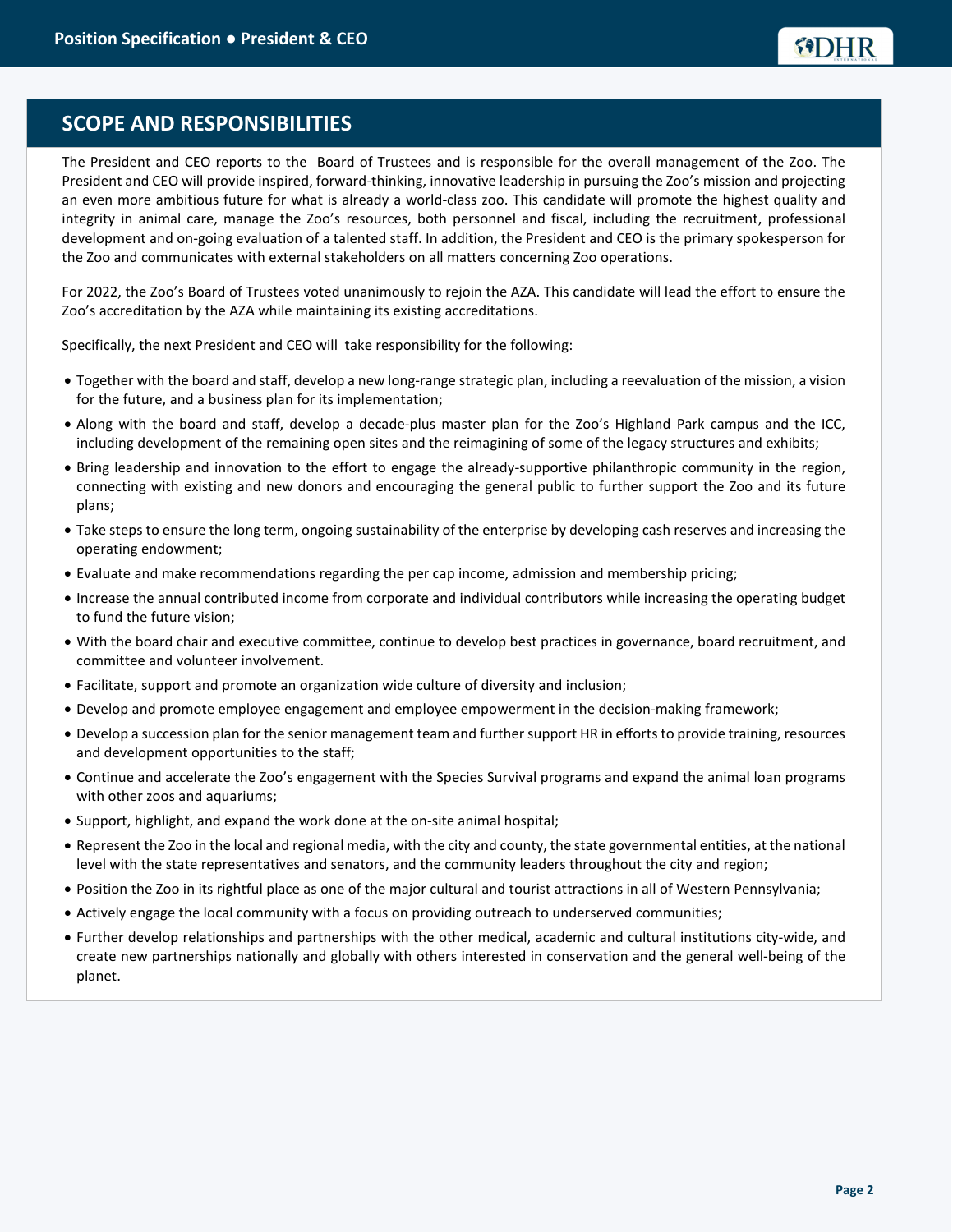## **EXPERIENCE / SKILLS REQUIRED**

#### **The ideal candidate will possess some of the following:**

- Extensive experience in the leadership and management of an accredited zoological park or aquarium, botanical garden, museum;
- Extensive experience in leadership and management at a nonprofit;
- A demonstrated track record in fundraising from a broad range of constituencies as well as extensive donor development experience; and
- Executive leadership of a commercial visitor venue or entertainment complex.

#### **In addition, the ideal candidate will have the following experience/skills:**

- Prior experience working with a Board of Trustees, volunteers, civic and community leaders, the news media, government and professional associations;
- A proven manager of people, with the ability to create a strong organizational culture while maintaining the principles and practices of personnel management and supervision;
- Translating Environmental, Social and Governance (ESG) considerations into coherent messaging that aligns the Zoo with the interest of the stakeholders served and the funding community;
- Proven experience in strategic, operational and financial risk assessment, development of mitigation plans and ongoing monitoring;
- Proven experience in the preparation and fiscal management of operational and capital budgets as well as strategic and master plans;
- Proven experience developing or overseeing public and education programs based on collections;
- Proven experience in organizational dynamics, consensus building, and prioritization in the face of competing interests and resource constraints;
- Proven experience in translating strategy to operational activities, establishing accountabilities, and measuring progress; and
- Proven experience in effectively engaging with all donor segments and providing leadership in the fundraising efforts of the Zoo.

#### **Ideally candidates will possess knowledge of:**

- Regulations and standards associated with the management of zoological parks and animal collections;
- The principles and practices of zoo design and development; and
- Utilization of data and analytics to develop operational improvement strategies and tactics.

## **PERSONAL ATTRIBUTES**

- A dynamic, innovative leader and creative thinker who can present a vision of the future and drive the achievement of that vision;
- Goal-oriented deal closer who enjoys engaging donors and supporters;
- Excellent interpersonal and organizational skills and the capability of working effectively with numerous stakeholders;
- Personal initiative with the ability to lead, direct and motivate;
- Strong verbal and writing skills and the ability to communicate effectively;
- Ability to analyze complex business, human resources and operating situations and identify solutions;
- Tactful, diplomatic, trusting, and approachable; team-oriented with good listening skills;
- Must demonstrate integrity, positive ethics and high values;
- A commitment to DEI and to empowering, training and promoting employees;